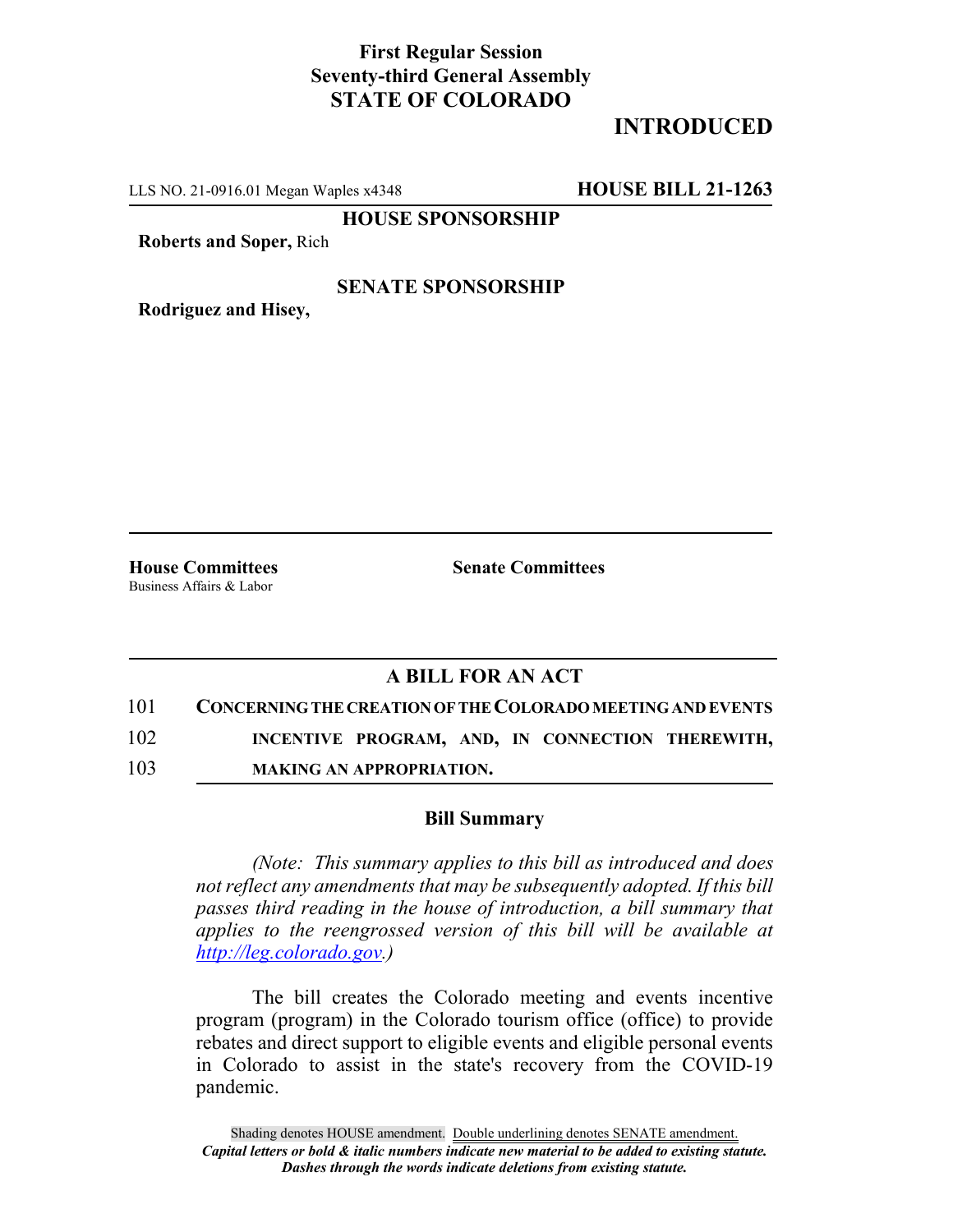An eligible personal event means a wedding, family reunion, or other personal event that:

- Takes place in Colorado between July 1, 2021, and December 31, 2021;
- Generates at least 25 paid overnight stays in a motel, hotel, vacation rental, or other lodging establishment;
- ! Can demonstrate a significant economic benefit for the host community as determined by the office; and
- Meets any additional criteria established by the office.

An eligible event means an event other than an eligible personal event, including a meeting, conference, or festival, that:

- Takes place in Colorado between July 1, 2021, and December 31, 2022;
- Generates at least 25 paid overnight stays in a motel, hotel, vacation rental, or other lodging establishment; and
- Meets any additional criteria established by the office.

The program may offer rebates of up to 10% of the hard costs of an eligible event or eligible personal event. A hard cost means an actual incurred cost associated with hosting the event, as determined by the office in consultation with industry stakeholders. The program may also offer rebates of up to 25% for COVID-19-related costs, which are hard costs that are directly related to complying with public health orders or other mandates issued in response to the COVID-19 pandemic, as determined by the office in consultation with industry stakeholders.

The program may provide direct support to attract eligible events that have the potential to generate significant economic impact and affect multiple counties. The costs of all such direct support cannot exceed 5% of the total appropriation for the program.

The office is required to create guidelines for the program. In doing so, the office must consider mechanisms to:

- Make rebates and direct support available equitably and proportionally across the state;
- Prioritize events with significant economic impacts; and
- Retain existing events with a demonstrated risk of cancellation, delay, or relocation in addition to attracting new events to the state.

The program is repealed, effective July 1, 2024.

|  | Be it enacted by the General Assembly of the State of Colorado: |  |
|--|-----------------------------------------------------------------|--|
|--|-----------------------------------------------------------------|--|

2 **SECTION 1.** In Colorado Revised Statutes, **add** 24-49.7-109 as

- 3 follows:
- 

# 4 **24-49.7-109. Colorado meeting and events incentive program**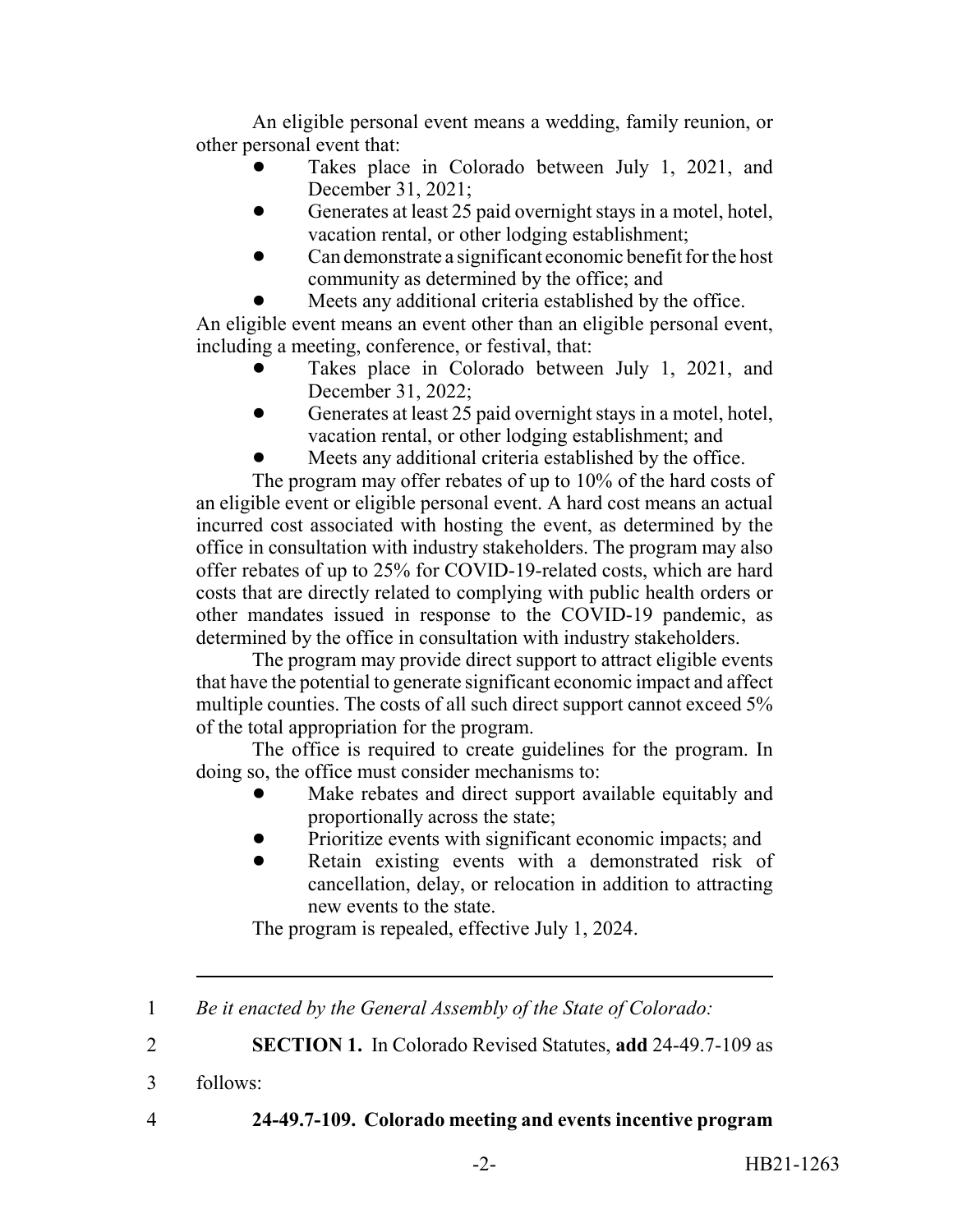**- creation - policies - report - legislative declaration - definitions - repeal.** (1) THE GENERAL ASSEMBLY HEREBY FINDS AND DECLARES THAT: (a) THE COVID-19 PANDEMIC HAS HAD SEVERE IMPACTS ON COLORADO RESIDENTS AND BUSINESSES, INCLUDING THOSE IN THE TOURISM AND TRAVEL INDUSTRIES;

 (b) THE COVID-19 PANDEMIC AND THE CAPACITY RESTRICTIONS, SOCIAL DISTANCING, AND OTHER PUBLIC HEALTH MEASURES IMPLEMENTED TO CONTAIN THE SPREAD OF THE COVID-19 PANDEMIC HAVE LED TO THE CANCELLATION OR DELAY OF CONVENTIONS, MEETINGS, FESTIVALS, AND OTHER EVENTS THAT GENERATE BUSINESS AND REVENUE FOR COLORADO COMMUNITIES;

 (c) OTHER EVENTS HAVE BEEN REDESIGNED TO ACCOMMODATE PUBLIC HEALTH MEASURES, WHICH MAY INCREASE COSTS TO ORGANIZERS AND PARTICIPATING BUSINESSES AND INDIVIDUALS;

 (d) THE CANCELLATIONS, DELAYS, AND ADDITIONAL COSTS HAVE FURTHERED THE ECONOMIC HARM OF THE COVID-19 PANDEMIC TO COLORADO COMMUNITIES, BUSINESSES, AND RESIDENTS ACROSS THE STATE BY ELIMINATING OR REDUCING A VALUABLE STREAM OF BUSINESS EARNINGS AND TAX REVENUES;

20 (e) CREATING INCENTIVES TO BRING MEETINGS AND EVENTS BACK TO COLORADO AND ENSURE THAT PLANNED EVENTS ARE NOT CANCELLED OR DELAYED WILL HELP PROVIDE NEEDED GROWTH AND RECOVERY TO THE TOURISM AND TRAVEL INDUSTRIES, WHICH PLAY AN ESSENTIAL ROLE IN 24 THE STATE'S ECONOMY;

**(f) ESTABLISHING A MEETING AND EVENTS INCENTIVE PROGRAM**  WILL ENCOURAGE MEETINGS AND EVENTS PLANNERS TO BOOK EVENTS IN COLORADO, BOLSTER THE TOURISM AND TRAVEL ECONOMY WITH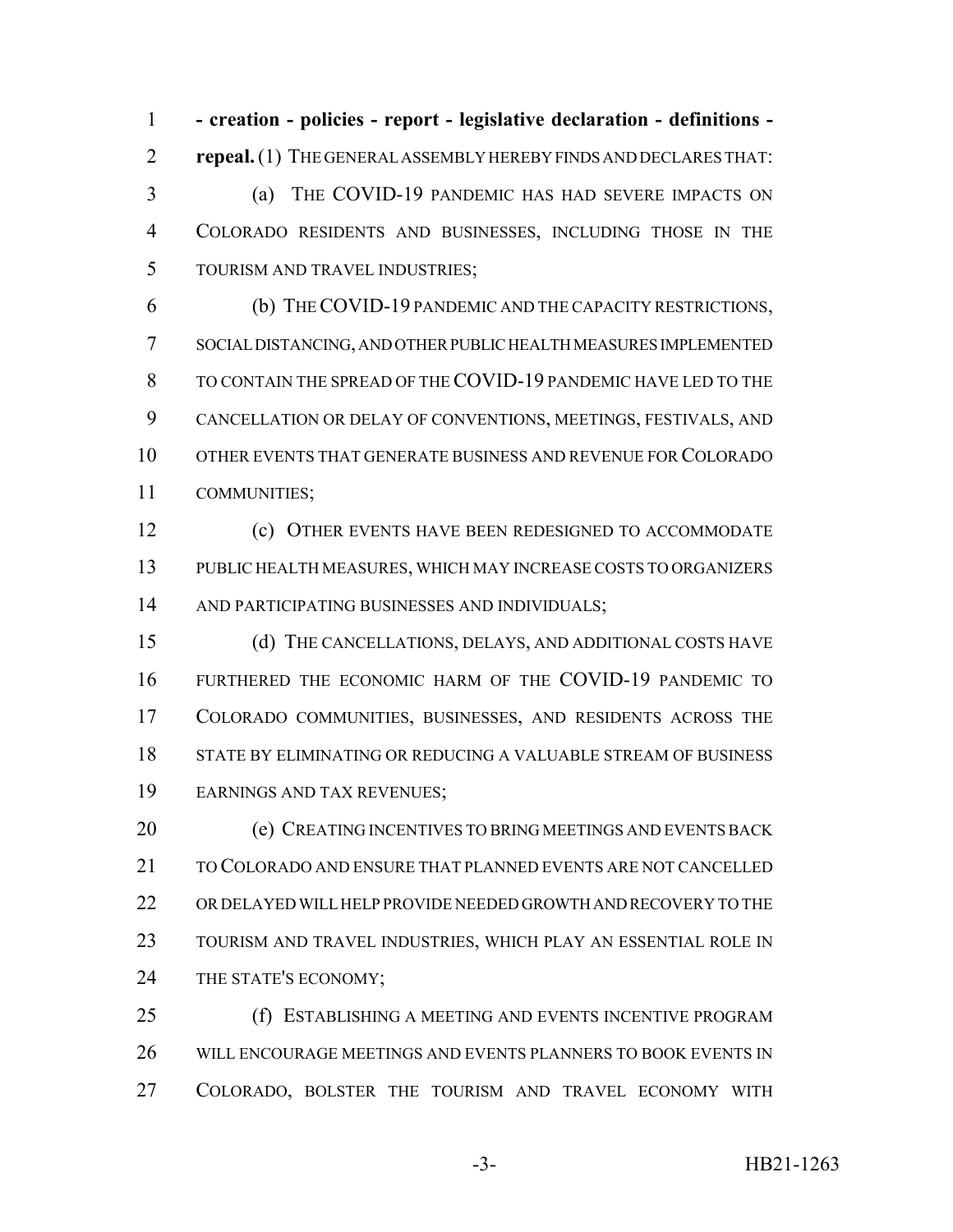PREDICTABLE AND SIGNIFICANT REVENUES FROM EVENTS, AND BUILD COLORADO'S MARKET SHARE FOR MEETINGS AND EVENTS-BASED TOURISM;

 (g) CREATING A MEETING AND EVENTS INCENTIVE PROGRAM PROVIDES AN IMPORTANT MECHANISM TO ENSURE THE STATE'S ECONOMIC RECOVERY FROM THE DEVASTATING IMPACTS OF THE COVID-19 PANDEMIC;

 (h) THE STATE MONEY CONTRIBUTED TO A MEETING AND EVENTS INCENTIVE PROGRAM THEREFORE SERVES AN IMPORTANT AND DISCRETE PUBLIC PURPOSE IN SECURING THE STATE'S ECONOMIC AND OVERALL RECOVERY FROM THE CRISIS CAUSED BY THE COVID-19 PANDEMIC; AND (i) SUPPORTING THE STATE'S RECOVERY FROM THE CRISIS CAUSED 12 BY THE COVID-19 PANDEMIC IS THE PRIMARY PURPOSE OF THE MEETING AND EVENTS INCENTIVE PROGRAM AND OUTWEIGHS ANY BENEFIT TO PRIVATE INDIVIDUALS OR ENTITIES.

 (2) AS USED IN THIS SECTION, UNLESS THE CONTEXT OTHERWISE REQUIRES:

 (a) "COVID-19-RELATED COSTS" MEANS HARD COSTS THAT ARE DIRECTLY RELATED TO COMPLYING WITH PUBLIC HEALTH ORDERS OR OTHER MANDATES ISSUED BY A COMPETENT GOVERNMENT AUTHORITY IN RESPONSE TO THE COVID-19 PANDEMIC, AS DETERMINED BY THE OFFICE 21 IN THE GUIDELINES ESTABLISHED PURSUANT TO SUBSECTION (4) OF THIS SECTION.

 (b) "ELIGIBLE EVENT" MEANS A MEETING, CONFERENCE, FESTIVAL, OR OTHER EVENT OTHER THAN AN ELIGIBLE PERSONAL EVENT THAT:

 (I) TAKES PLACE IN COLORADO BETWEEN JULY 1, 2021, AND DECEMBER 31, 2022;

(II) GENERATES AT LEAST TWENTY-FIVE PAID OVERNIGHT STAYS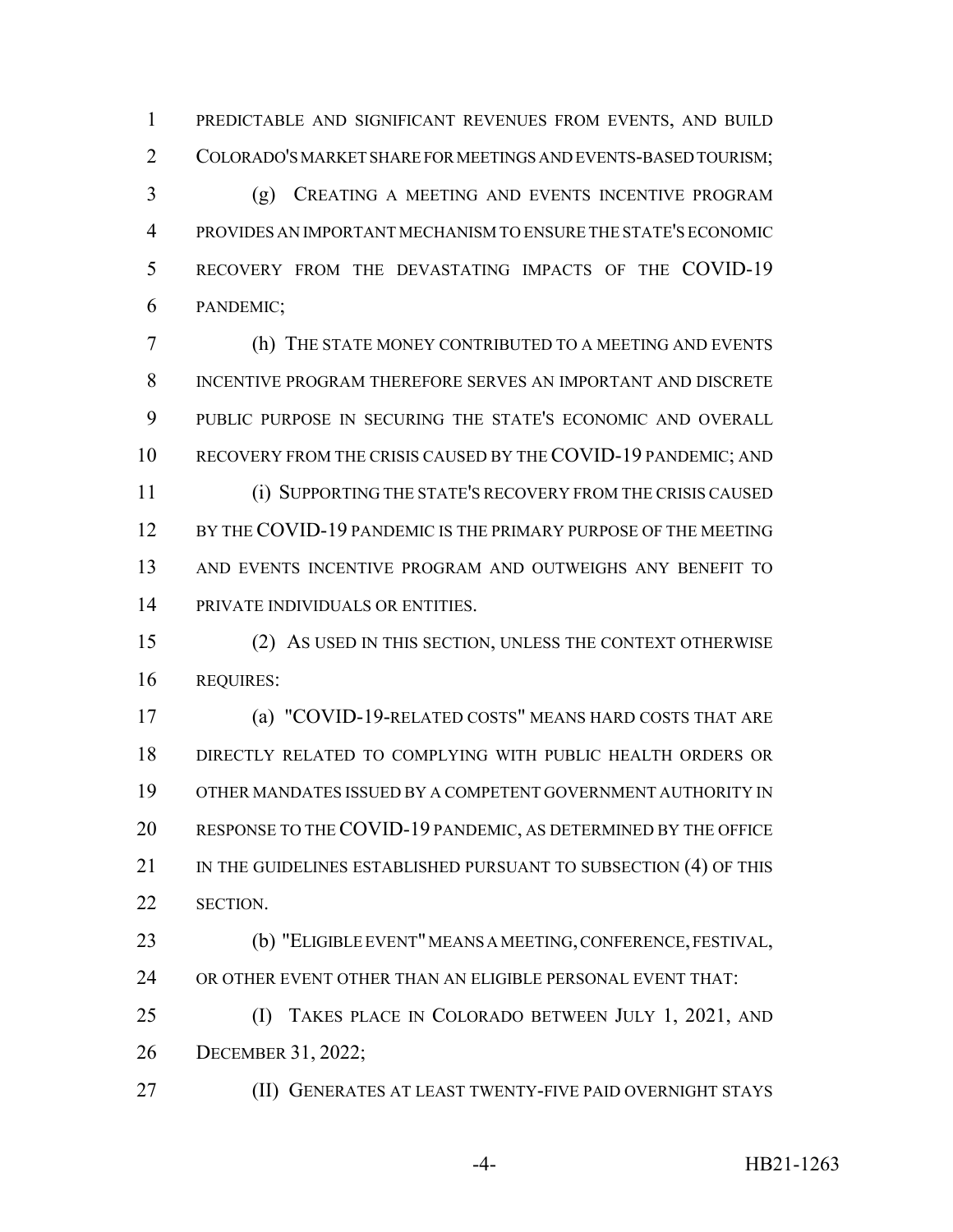1 AT A LODGING ESTABLISHMENT AS DEFINED IN SECTION 6-25-201 (2), OR A HOTEL, MOTEL, RESORT, VACATION RENTAL, OR OTHER PUBLIC ESTABLISHMENT AS DEFINED IN SECTION 6-25-101 (3); AND

 (III) MEETS ANY ADDITIONAL CRITERIA ESTABLISHED BY THE OFFICE IN THE GUIDELINES ESTABLISHED PURSUANT TO SUBSECTION (4) OF THIS SECTION.

 (c) "ELIGIBLE PERSONAL EVENT" MEANS A WEDDING, FAMILY REUNION, OR OTHER SIMILAR PERSONAL EVENT ORGANIZED BY OR ON BEHALF OF ONE OR MORE INDIVIDUAL PERSONS OR FAMILIES THAT:

 (I) TAKES PLACE IN COLORADO BETWEEN JULY 1, 2021, AND DECEMBER 31, 2021;

 (II) GENERATES AT LEAST TWENTY-FIVE PAID OVERNIGHT STAYS 13 AT A LODGING ESTABLISHMENT AS DEFINED IN SECTION 6-25-201 (2), OR A HOTEL, MOTEL, RESORT, VACATION RENTAL, OR OTHER PUBLIC ESTABLISHMENT AS DEFINED IN SECTION 6-25-101 (3);

 (III) CAN DEMONSTRATE A SIGNIFICANT ECONOMIC BENEFIT FOR A HOST COMMUNITY IN ACCORDANCE WITH GUIDELINES ESTABLISHED BY 18 THE OFFICE PURSUANT TO SUBSECTION (4) OF THIS SECTION; AND

 (IV) MEETS ANY ADDITIONAL CRITERIA ESTABLISHED BY THE 20 OFFICE IN THE GUIDELINES ESTABLISHED PURSUANT TO SUBSECTION (4) OF THIS SECTION.

22 (d) "FUND" MEANS THE COLORADO MEETING AND EVENTS 23 INCENTIVE PROGRAM FUND CREATED IN SUBSECTION (5) OF THIS SECTION. (e) "HARD COSTS" MEANS ACTUAL INCURRED COSTS ASSOCIATED WITH HOSTING AN ELIGIBLE EVENT OR ELIGIBLE PERSONAL EVENT, INCLUDING COSTS FOR RENTAL SPACE, FOOD, NONALCOHOLIC BEVERAGES, AUDIO-VISUAL EQUIPMENT AND OTHER TECHNOLOGY, TRANSPORTATION,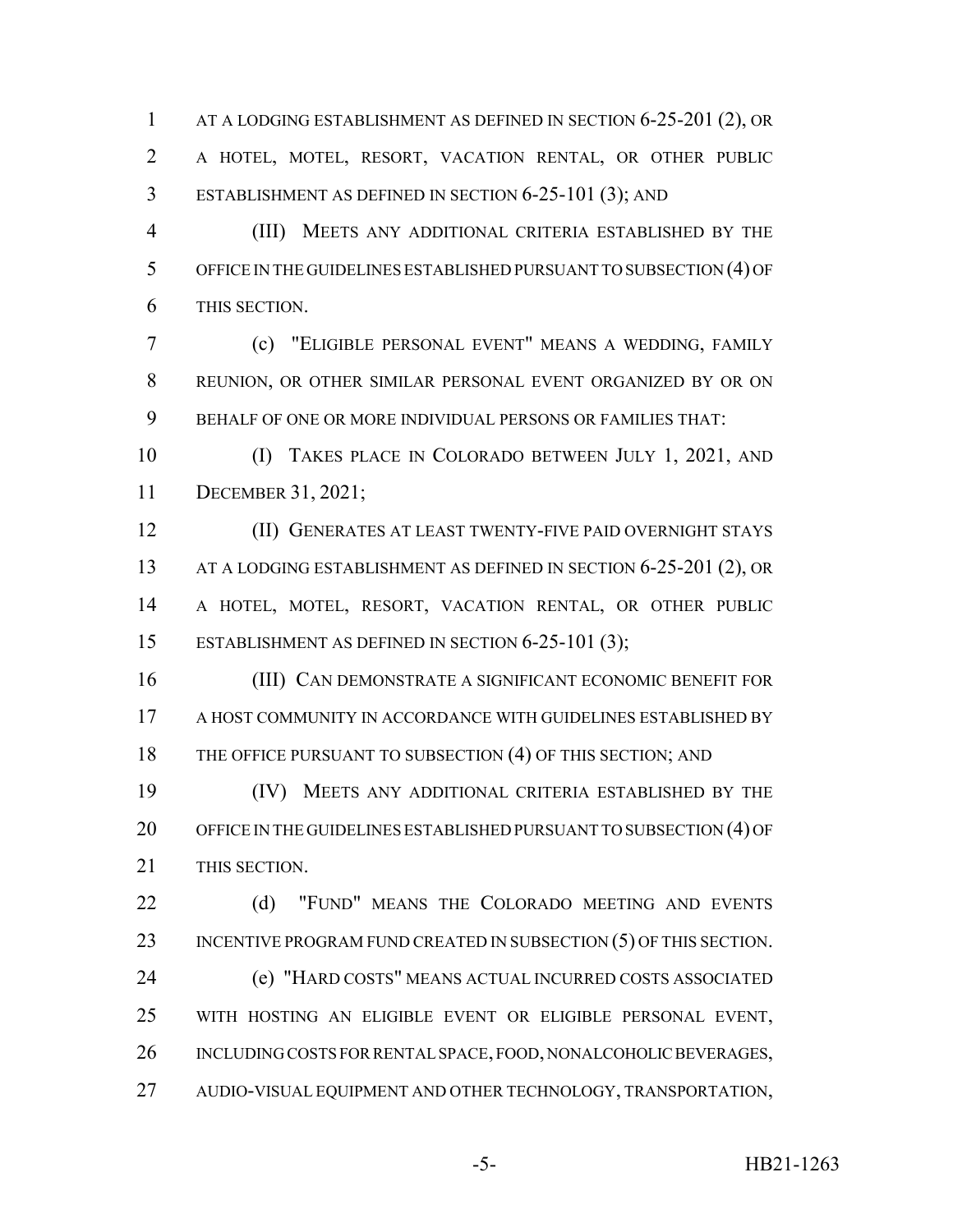OR OTHER ACTUAL INCURRED COSTS AS DETERMINED BY THE OFFICE IN THE GUIDELINES ESTABLISHED PURSUANT TO SUBSECTION (4) OF THIS SECTION. "HARD COSTS" DOES NOT INCLUDE THE PURCHASE OF ALCOHOL BEVERAGES AS DEFINED IN SECTION 44-3-103 (2).

 (f) "PROGRAM" MEANS THE COLORADO MEETING AND EVENTS INCENTIVE PROGRAM CREATED IN SUBSECTION (3) OF THIS SECTION.

 (3) (a) THERE IS HEREBY CREATED WITHIN THE OFFICE THE COLORADO MEETING AND EVENTS INCENTIVE PROGRAM TO PROVIDE REBATES AND DIRECT SUPPORT TO ELIGIBLE EVENTS AND ELIGIBLE PERSONAL EVENTS.SUBJECT TO AVAILABLE APPROPRIATIONS, THE OFFICE SHALL PROVIDE REBATES AND DIRECT SUPPORT AS PROVIDED IN THIS SECTION AND PURSUANT TO THE GUIDELINES ADOPTED BY THE OFFICE PURSUANT TO SUBSECTION (4) OF THIS SECTION. THE COSTS OF THE PROGRAM SHALL BE PAID OUT OF THE FUND.

(b) THE PROGRAM MAY PROVIDE:

16 (I) A REBATE OF UP TO TEN PERCENT OF THE HARD COSTS OF AN ELIGIBLE EVENT OR ELIGIBLE PERSONAL EVENT;

18 (II) A REBATE OF UP TO TWENTY-FIVE PERCENT FOR THE COVID-19-RELATED COSTS OF AN ELIGIBLE EVENT OR ELIGIBLE PERSONAL EVENT; AND

**(III) DIRECT SUPPORT FOR ATTRACTING ELIGIBLE EVENTS THAT**  AFFECT MULTIPLE COUNTIES AND HAVE THE POTENTIAL TO GENERATE SIGNIFICANT ECONOMIC IMPACT; EXCEPT THAT THE TOTAL COSTS OF ALL 24 SUCH DIRECT SUPPORT MUST NOT EXCEED FIVE PERCENT OF THE TOTAL APPROPRIATION FOR THE PROGRAM.

26 (4) (a) THE OFFICE SHALL ESTABLISH AND PUBLICIZE GUIDELINES FOR THE PROGRAM. AT A MINIMUM, THE GUIDELINES MUST ADDRESS: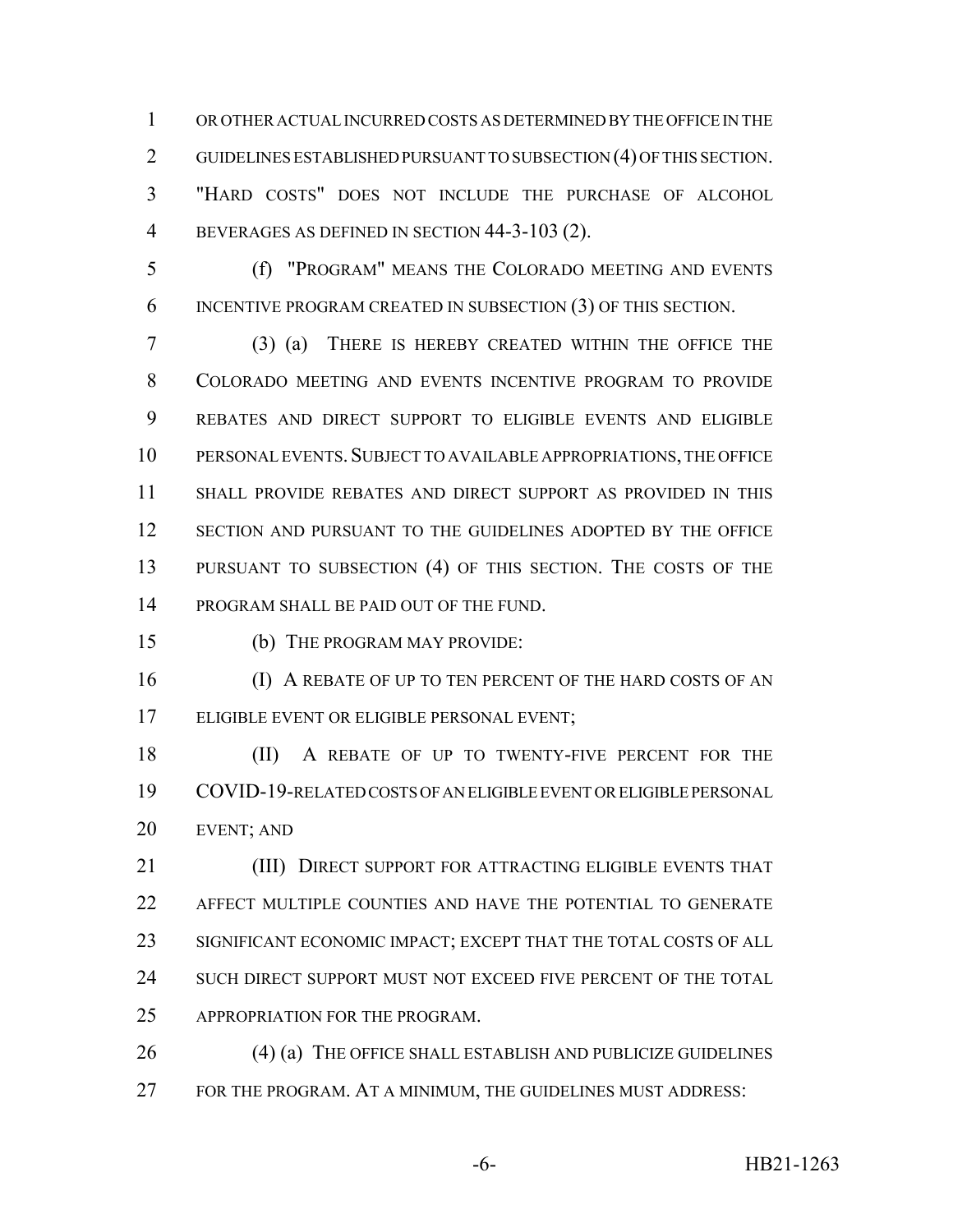(I) THE PROCESS FOR APPLYING FOR AND RECEIVING A REBATE UNDER THE PROGRAM;

 (II) ANY ADDITIONAL ELIGIBILITY CRITERIA FOR ELIGIBLE EVENTS AND ELIGIBLE PERSONAL EVENTS;

 (III) THE DOCUMENTATION OR REPORTING REQUIRED FROM RECIPIENTS UNDER THE PROGRAM;

 (IV) THE PERCENTAGE REBATE THAT IS AVAILABLE FOR HARD COSTS AND COVID-19-RELATED COSTS FOR ELIGIBLE EVENTS AND ELIGIBLE PERSONAL EVENTS; AND

10 (V) THE HARD COSTS AND COVID-19-RELATED COSTS THAT ARE ELIGIBLE FOR REBATES UNDER THE PROGRAM.THE OFFICE SHALL CONSULT WITH INDUSTRY STAKEHOLDERS IN DETERMINING WHICH HARD COSTS AND COVID-19-RELATED COSTS ARE ELIGIBLE FOR REBATES UNDER THE PROGRAM.

 (b) IN ESTABLISHING THE GUIDELINES FOR THE PROGRAM, THE OFFICE SHALL CONSIDER MECHANISMS TO:

 (I) MAKE REBATES AND DIRECT SUPPORT AVAILABLE EQUITABLY 18 AND PROPORTIONALLY ACROSS THE STATE;

 (II) PRIORITIZE EVENTS WITH THE POTENTIAL TO GENERATE LOCAL BUSINESS EARNINGS AND LOCAL TAX REVENUES;

**(III) ATTRACT NEW ELIGIBLE EVENTS AND ELIGIBLE PERSONAL**  EVENTS TO THE STATE THROUGH THE USE OF REBATES AND DIRECT SUPPORT; AND

 (IV) MAKE REBATES AND DIRECT SUPPORT AVAILABLE TO RETAIN EXISTING ELIGIBLE EVENTS WHERE THERE IS A DEMONSTRATED LIKELIHOOD OF CANCELLATION, DELAY, OR RELOCATION IN THE ABSENCE OF SUPPORT AND THE CANCELLATION, DELAY, OR RELOCATION WOULD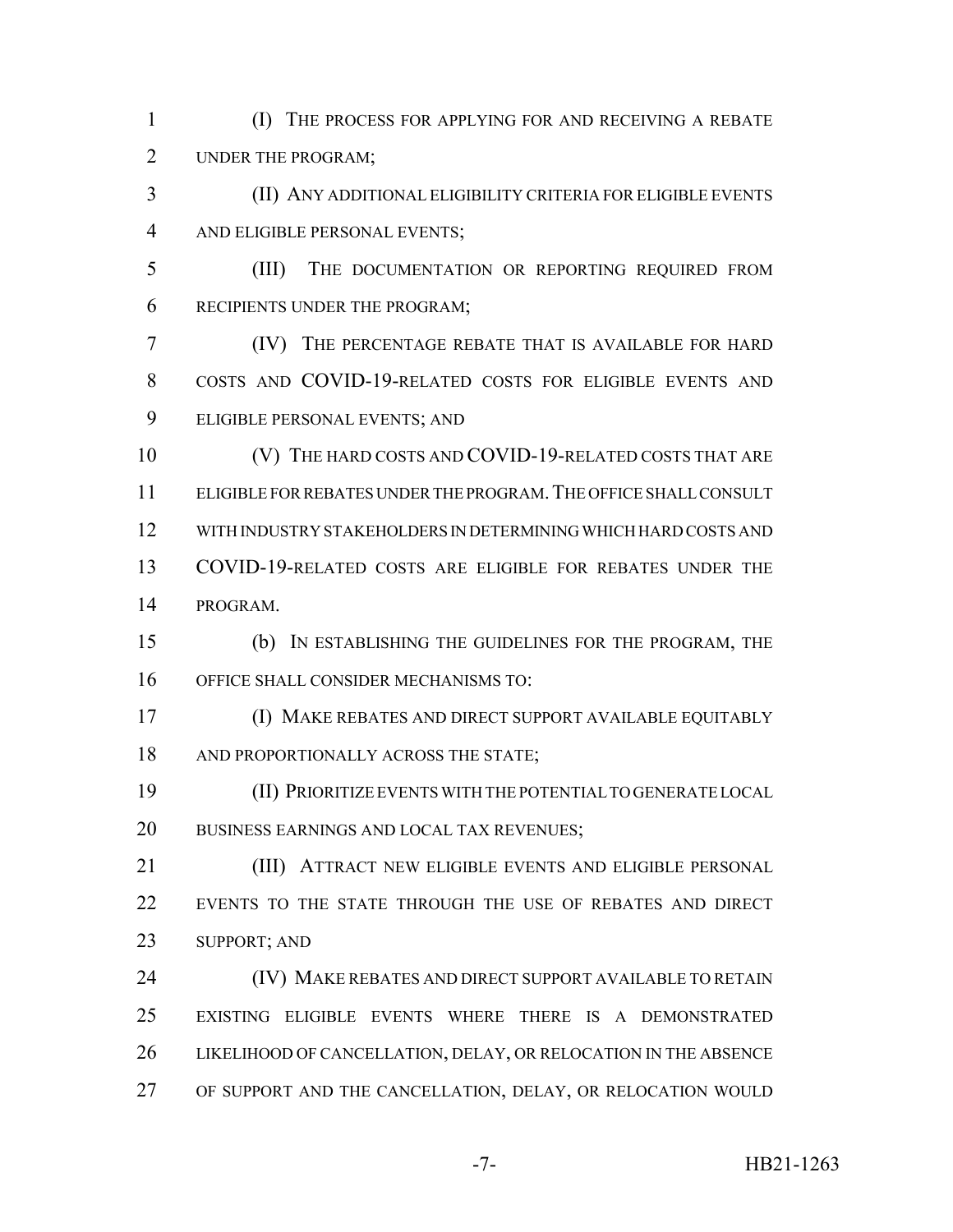CREATE SIGNIFICANT HARM FOR LOCAL BUSINESS EARNINGS AND LOCAL TAX REVENUES.

 (c) THE OFFICE MAY MODIFY OR AMEND THE GUIDELINES TO RESPOND TO CHANGES IN THE SEVERITY OF THE COVID-19 PANDEMIC, MODIFICATIONS TO PUBLIC HEALTH ORDERS AND OTHER RESPONSES TO THE COVID-19 PANDEMIC, OR CHANGES IN OTHER CIRCUMSTANCES RELATED TO THE COVID-19 PANDEMIC AND THE RECOVERY FROM THE COVID-19 PANDEMIC.

 (5) (a) THE COLORADO MEETING AND EVENTS INCENTIVE PROGRAM FUND IS HEREBY CREATED IN THE STATE TREASURY. THE FUND CONSISTS OF MONEY TRANSFERRED TO THE FUND IN ACCORDANCE WITH 12 SUBSECTION (5)(d) OF THIS SECTION AND ANY OTHER MONEY THAT THE GENERAL ASSEMBLY APPROPRIATES OR TRANSFERS TO THE FUND.

 (b) THE STATE TREASURER SHALL CREDIT ALL INTEREST AND 15 INCOME DERIVED FROM THE DEPOSIT AND INVESTMENT OF MONEY IN THE 16 FUND TO THE FUND.

 (c) MONEY IN THE FUND IS CONTINUOUSLY APPROPRIATED TO THE OFFICE FOR THE PURPOSES SPECIFIED IN THIS SECTION. THE OFFICE MAY EXPEND A PORTION OF THE MONEY IN THE FUND TO PAY FOR ITS DIRECT AND INDIRECT COSTS IN IMPLEMENTING AND ADMINISTERING THIS SECTION.

22 (d) ON THE EFFECTIVE DATE OF THIS SECTION, THE STATE TREASURER SHALL TRANSFER TEN MILLION DOLLARS FROM THE GENERAL FUND TO THE COLORADO MEETING AND EVENTS INCENTIVE PROGRAM 25 FUND CREATED IN SUBSECTION  $(5)(a)$  OF THIS SECTION.

 (e) THE STATE TREASURER SHALL TRANSFER ALL UNEXPENDED AND UNENCUMBERED MONEY IN THE FUND AT THE END OF THE FISCAL